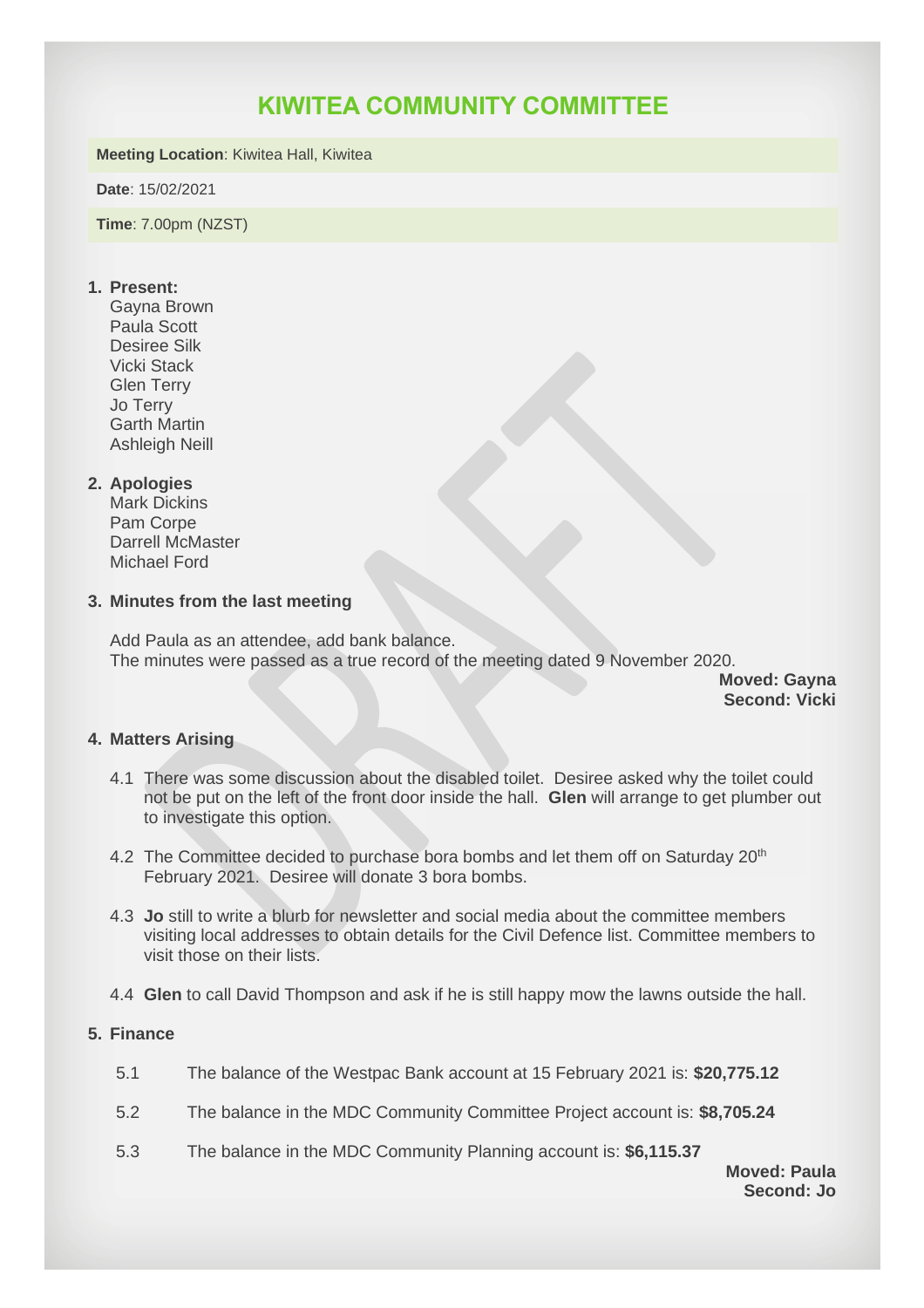#### **6. Inwards Correspondence**

Darrell McMaster, KCC - Quote to treat Hall for borer - Pest Control Specialists Ltd 1.12.20 Darrell McMaster, KCC - Kiwitea School Footpath, Crossing and Bus Turning Area 5.12.20 Brittney Evans, MDC - Feilding Town Centre Refresh 11.12.20 Mayor Helen Worboy, MDC - Christmas Message 21.12.20 Liz Swinbanks, FDP - Town Centre Refresh 19.1.21 Janine Hawthorne, MDC - KCC Funding 20-21 29.1.21 Janine Hawthorne, MDC - Creative Communities Scheme Applications 1.2.21 Darrell McMaster, KCC – Creative ideas 9.2.21

> **Moved: Paula Second: Ashleigh**

## **7. General Business**

,

- 7.1 It is also difficult to see along Kimbolton Road when sitting at the Perry Line intersection due to overgrown foliage on the bank south of the intersection. Could Council please investigate getting the roadside tree trimmers to clear this foliage on their next pass.
- 7.2 Community noticeboard: The committee gave permission for **Jo** to purchase a Community notice board so it can be installed at the working bee.
- 7.3 **Gayna and Paula** will measure the curtains and get some quotes for pre-made curtains.
- 7.4 **Desiree** to contact Bunnings to get a quote for Kaboodle kitchen units.
- 7.5 There was much discussion about a mural on the outside Hall wall. While this is a great idea, it is felt there is more discussion to be had on this subject. If those interested would like to submit a few ideas of what the mural would contain, and a plan for who could do a good job of the mural, the committee would be interested to look at it for next year/s application. There was also concern that the mural could be a distraction at an intersection.
- 7.6 WORKING BEE 20 March 2021 9:30am

Notice to go in newsletter and social media (**Jo**) – attendees to bring suitable equipment. Committee to supply sausage rolls and slices, tea and coffee.

Jobs to do at working bee: Good spring clean inside, remove cobwebs, wash windows and windowsills, kitchen, scrub floors, install notice board (if purchased in time). Notice to go in newsletter and social media – attendees to bring suitable equipment.

- 7.7 There has been an issue with the pump. **Glen** will talk to Steve Bromley from Bromley Dairy and Pumps to look at it.
- 7.8 Emergency contacts will be added to the Hall rules. (**Paula)**
- 7.9 We welcomed Ashleigh Neill and Garth Martin to the Committee.
- 7.10 Jo gave notice of her intention to step down from being KCC Secretary. This was only supposed to be an interim solution to a fill this position back in March 2019. Please consider taking this role on in the next month or so. Systems are all set up on Google and easy to manage. Jo will remain on the Committee and happy to help with admin where needed.

#### **8. Council Matters**

No report